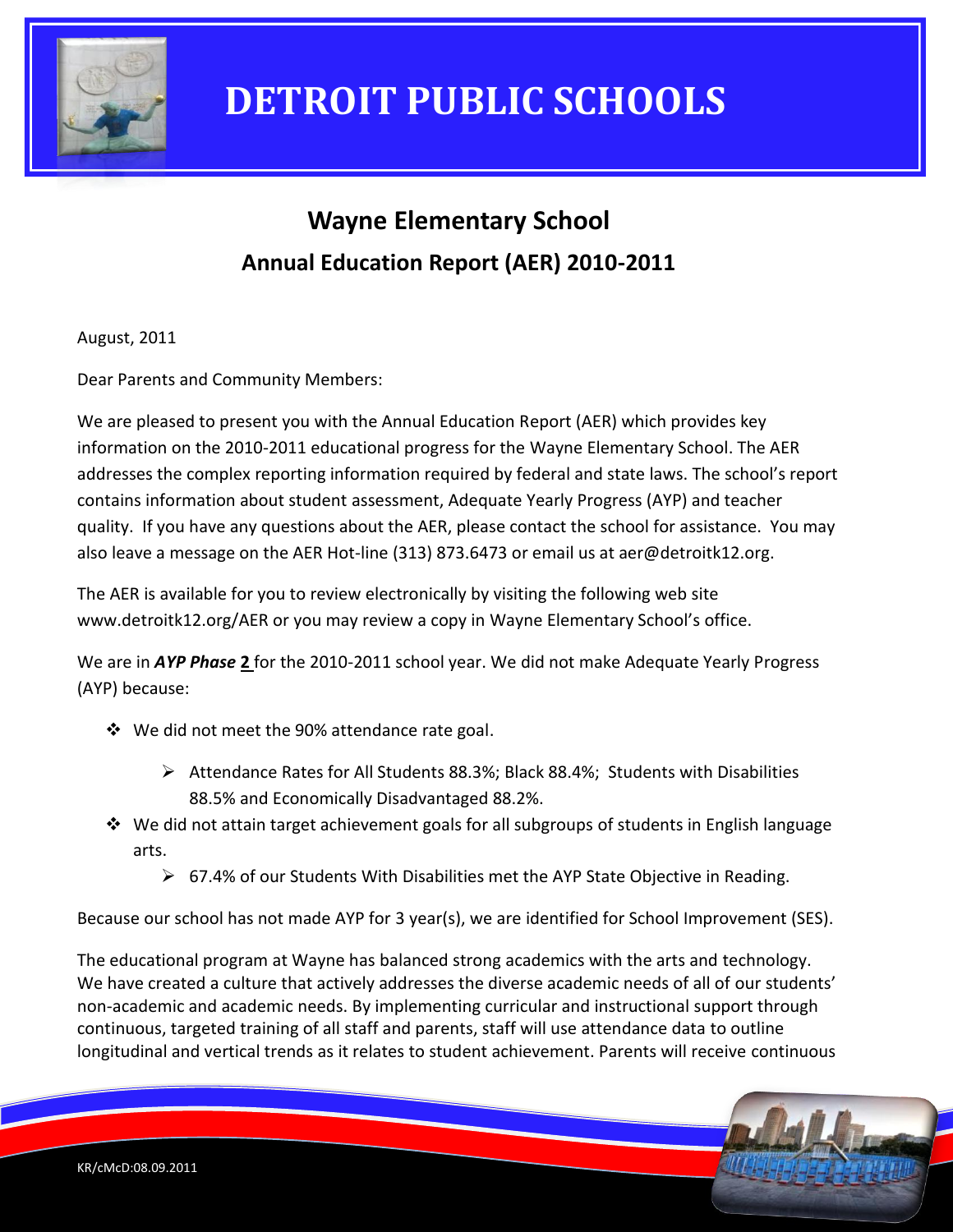

feedback regarding student attendance and academic success, including development goals and information regarding planned activities.

Results from the data analysis, will be used to revise the Comprehensive Needs Assessment and the School Improvement Plan. This information will allow the Wayne staff opportunities to participate in grade level and cross-grade level teams where individual ideas are shared. Teachers will conference with students and parents regularly to review progress, use individual records of continuing growth and set goals. Staff will review rubrics, portfolios, class work and assessments in order to disaggregate data to identify strands, trends and subgroups while providing staff with comprehensive profiles of each student. As a result, instruction and interventions will be developed to meet students' needs.

Parents/guardians you can become involved in the successful education of your child (ren) by:

- Making sure that your child is in school every day possible!
	- o Make sure they arrive;
		- On time!
		- **D** On Task!
		- Ready to learn!
- Establish a daily family routine with scheduled homework time.
	- $\circ$  Designate a time and place for your child to do homework. Make sure all assignments are completed and promptly returned when due.
	- o Be aware of tests and project schedules
- Use TV wisely
	- o Academic Achievement drops for children who watch more than 10 hours a week.
	- o Limit the amount of time spent watching TV
	- o Select educational programs
	- $\circ$  Watch and discuss shows with your child (ren). This will help children understand how stories are structured.
- Make sure your child has access to a computer and the Internet
- Partner with your child's teacher, stay informed about your child (ren)'s progress at school.
- Participate on local school committees
- Become a member of the Local School Community Organization (LSCO)
- Volunteer in and around school

State law requires that we also report additional information.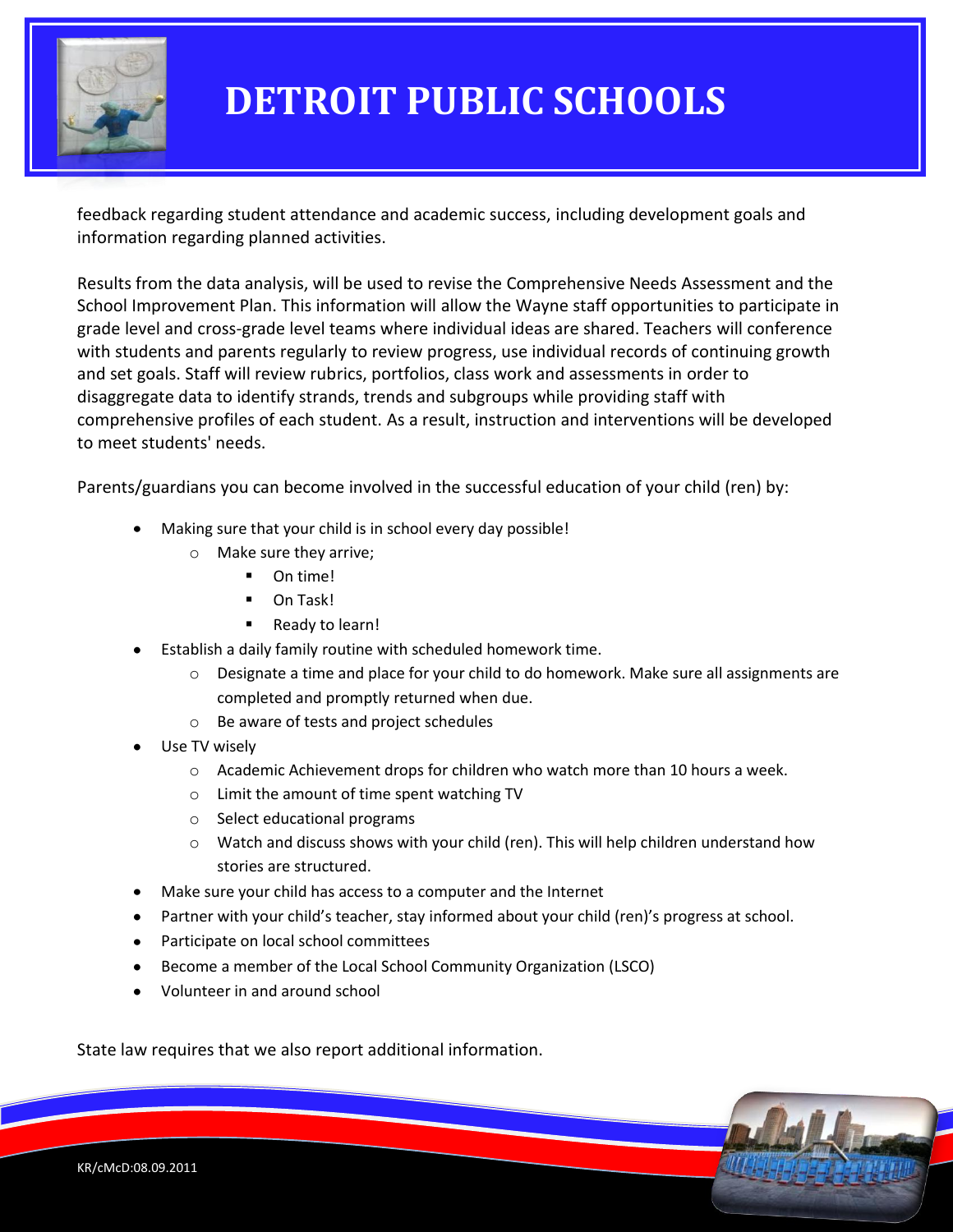

### **Process for assigning pupils to the school**

During the 2009-2010 school year, students were required to live within the boundary of the school to which they were assigned.

During the 2010-2011 school year Open Enrollment Detroit Public Schools implemented the "Open Enrollment Initiative. This initiative allows students to elect to attend any Detroit Public School without being required to live within the boundary for that school. The "Open Enrollment Initiative" does not apply to the Examination High Schools, or Application Schools. Parents may enroll their child (ren) in the school of their interest as long as the school has not reached capacity for their particular grade. Enrollment preference is given to students who live within the boundary of a school. It should also be noted that transportation will not be provided for students who select a school outside of the boundary of their home school. Open Enrollment Initiative resources can be found on our web-site at: http://detroitk12.org/resources/prospective\_students/

#### **School Improvement Status**

| <b>School Improvement Status</b>       | Year      |
|----------------------------------------|-----------|
|                                        |           |
| AYP Not Met ~ School Improvement (SES) | 2010-2011 |
|                                        |           |
| AYP Not Met ~ School Improvement       | 2009-2010 |
|                                        |           |

#### **Detroit Public Schools' Core Curriculum:**

Consistent with the District academic plan, **Excellent Schools for Every Child,** there are aggressive plans to accelerate the rate of student achievement and to ensure that students graduate with the academic and social skills necessary for success in college and the workplace.

#### **Specific curriculum actions include:**

\*alignment of the curriculum, lessons planning and pacing calendars to national and state standards

\*ensuring that material and texts and supplemental resources and used in the classroom are directly linked to and with the grade expectations

\*defined grade level expectations to create alignment throughout the school

\* Administration and review of quarterly benchmark assessments for students in grades 3-12

\*use pre-intervention tools such as the Dynamic Indicator of Basic Early Literacy Skills (DIBLES) to access language fluency for students on grades Prek-2 to ensure literacy foundation for reading success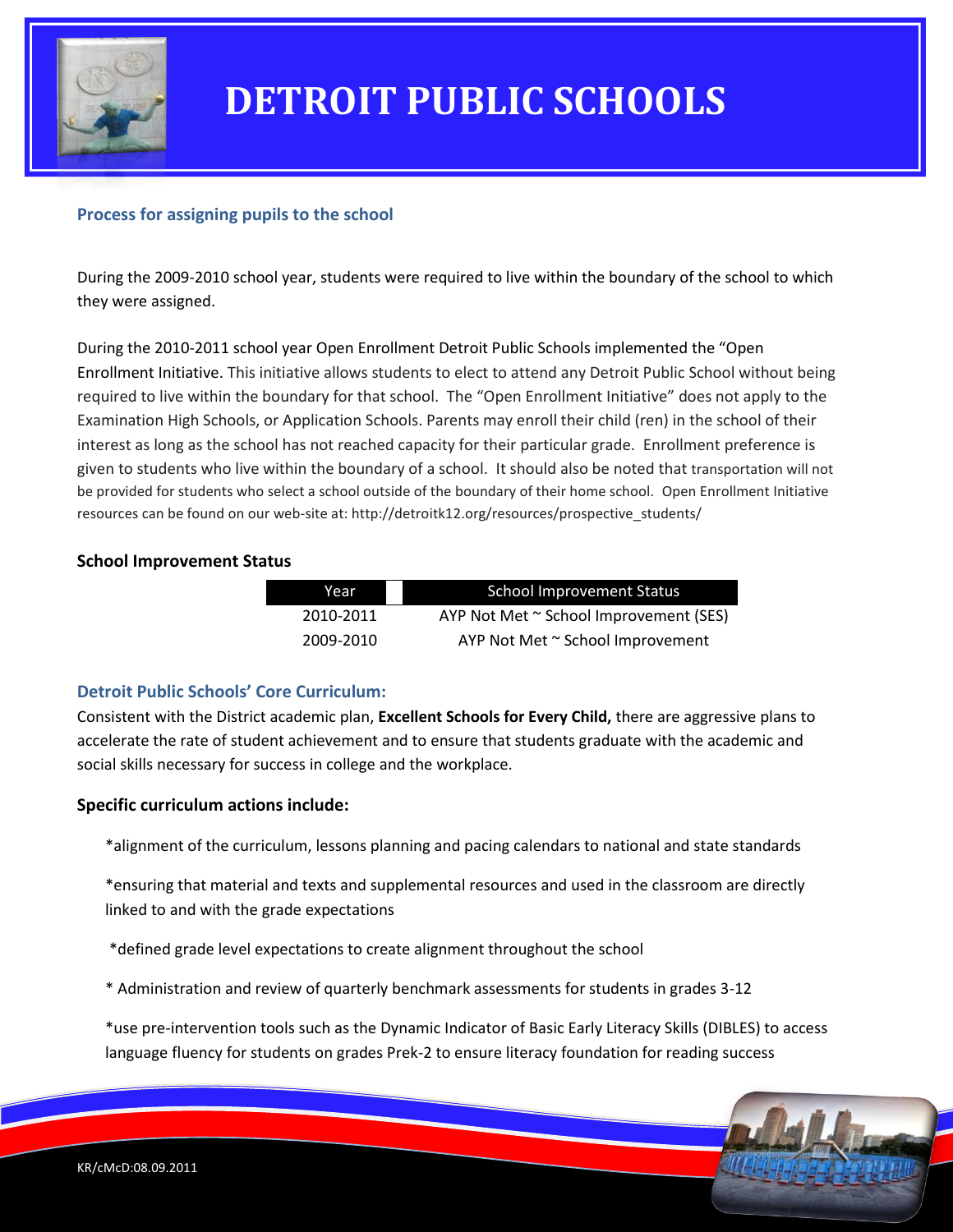

\*use of the data (both formal and informal) to inform teaching strategies and professional development needs for staff, including but not limited to, teachers and administrators

\*focused professional development on the use of appropriate curriculum and teaching strategies, monitoring results and developing the interventions for re-teaching, as necessary

\*use technology (Learning Village/an on-line instructional management system) as a tool to manage instruction and teacher practice

### **Access to the Core Curriculum**

The instructional strategies and grade level expectations are aligned to the state standards and the NAEP. This represents the core curriculum which is supported by the texts, materials, computer soft ware and other school level resources used daily in the classrooms. All of the professional development activities are aligned to the core curriculum.

The implementation is a process delineated in the District Plan **Excellent Schools for Every Child**. This plan serves as the framework for each school's academic achievement plan. The frequent monitoring of the implementation of these plans is conducted by the school diagnostic visits, review of the benchmark assessments, use of the teacher evaluation tool and adherence to the pacing calendar.

The variances from the state plan can be found in the grade level expectations which are also aligned to the higher standards of NAEP.

A Summer Parent University is offered with classes to increase parenting skills, early childhood literacy, adult literacy and GED. During the school year, the Regional Parent Resource Center are a vehicle for parents and other community member to participate in regular and on-going informational and participatory sessions focused on curriculum and instruction. Learning Village (an on line instructional management system)

Web updates and semi-annual progress reports are also a means to disseminate information to parents and community.

Detroit Public Schools Core Curriculum is currently under revision. Pacing Charts and Curriculum guided will be posted to the Academic Affairs page of our web-site in the near future.

#### **Parent Engagement**

\*Use the technology portal for parents to view daily lessons and to communication with teachers.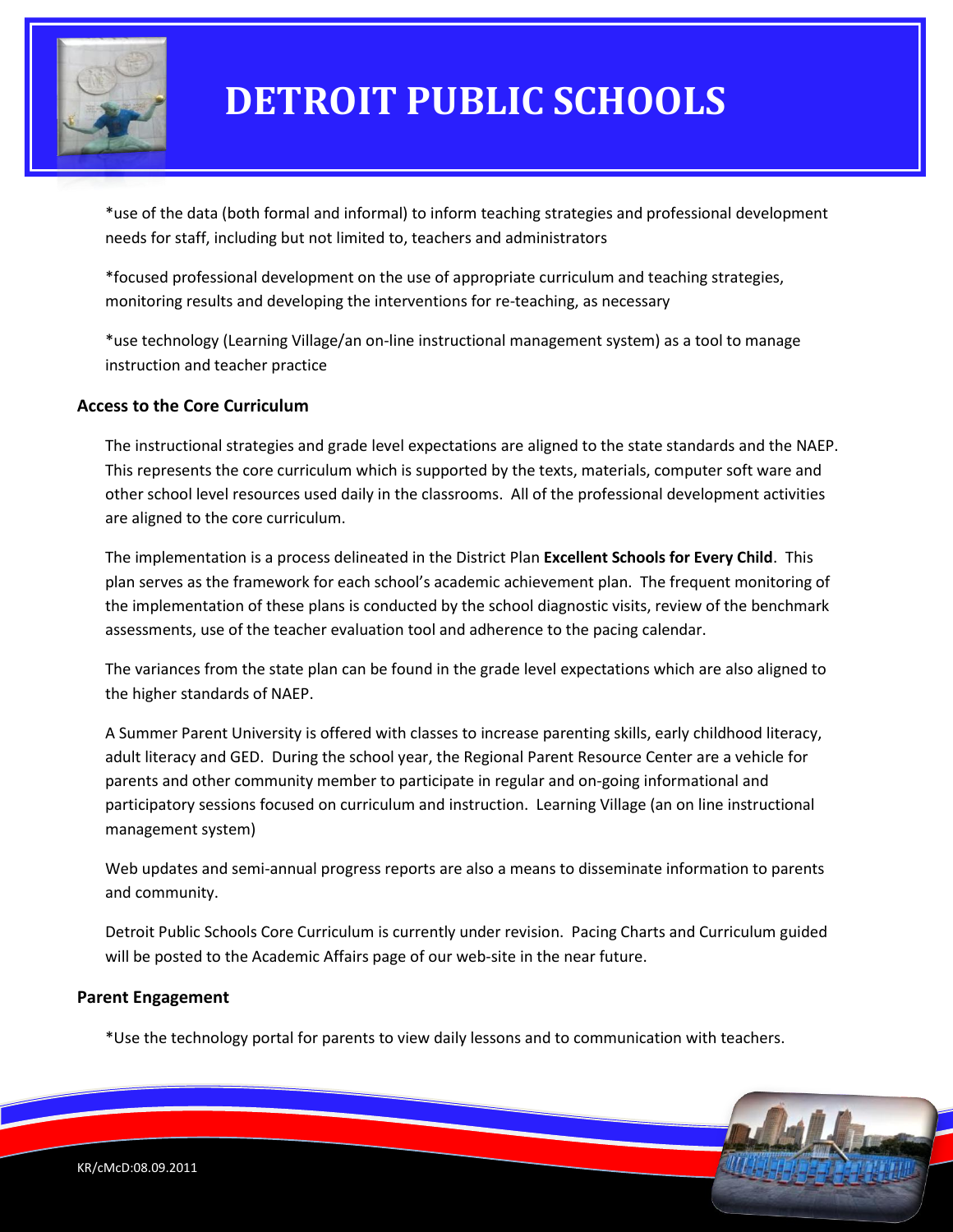

\*implement and follow through with the parent contracts.

\*increase the Volunteer Reading Corps from approximately 5000 volunteers this year to 10,000 for next school year.

\*use the Parent Resource Center to engage parents in innovative workshops and session that are practical and will result in parent support to students at home.

### **Student Achievement Results**

Aggregate Student Achievement Results and Detroit Public Schools Quarterly Benchmark Assessment in Reading and Mathematics for Wayne Elementary School can be found on the Detroit Public Schools' webpage at the Research, Evaluation and Assessment site a[t http://detroitk12.org/data/rea/.](http://detroitk12.org/data/rea/) The following reports are available:

- District Profile Report
- Combined School Profile Reports
- Individual School Profile Reports
- Adequate Yearly Progress (AYP) Reports
- Annual Education Report

#### **Parent-Teacher Conferences (Interactions):**

| <b>School Year</b> | <b>Total Parent</b><br><b>Interactions</b> | Percent |
|--------------------|--------------------------------------------|---------|
| 2010-2011          | 207                                        | 27.4%   |
| 2009-2010          | 172                                        | N/A     |

The Detroit Public Schools' Office of Research, Evaluation, Assessment and Accountability has developed a data collection system which has enabled the district to comply with the Annual Education Report criteria of identifying the number and percent of students represented by parents at Parent-Teacher-Conferences.

- 1.0 Data from the PTC Forms represent "parent interactions" with teachers, per school, per card-marking.
- 2.0 Parent Interaction Definition: During Parent Teacher Conferences (and in some instances school open houses) Schools/Teachers are advised to have each parent participant provide a parent signature—a parent may not sign for a student if they did not talk about that student.